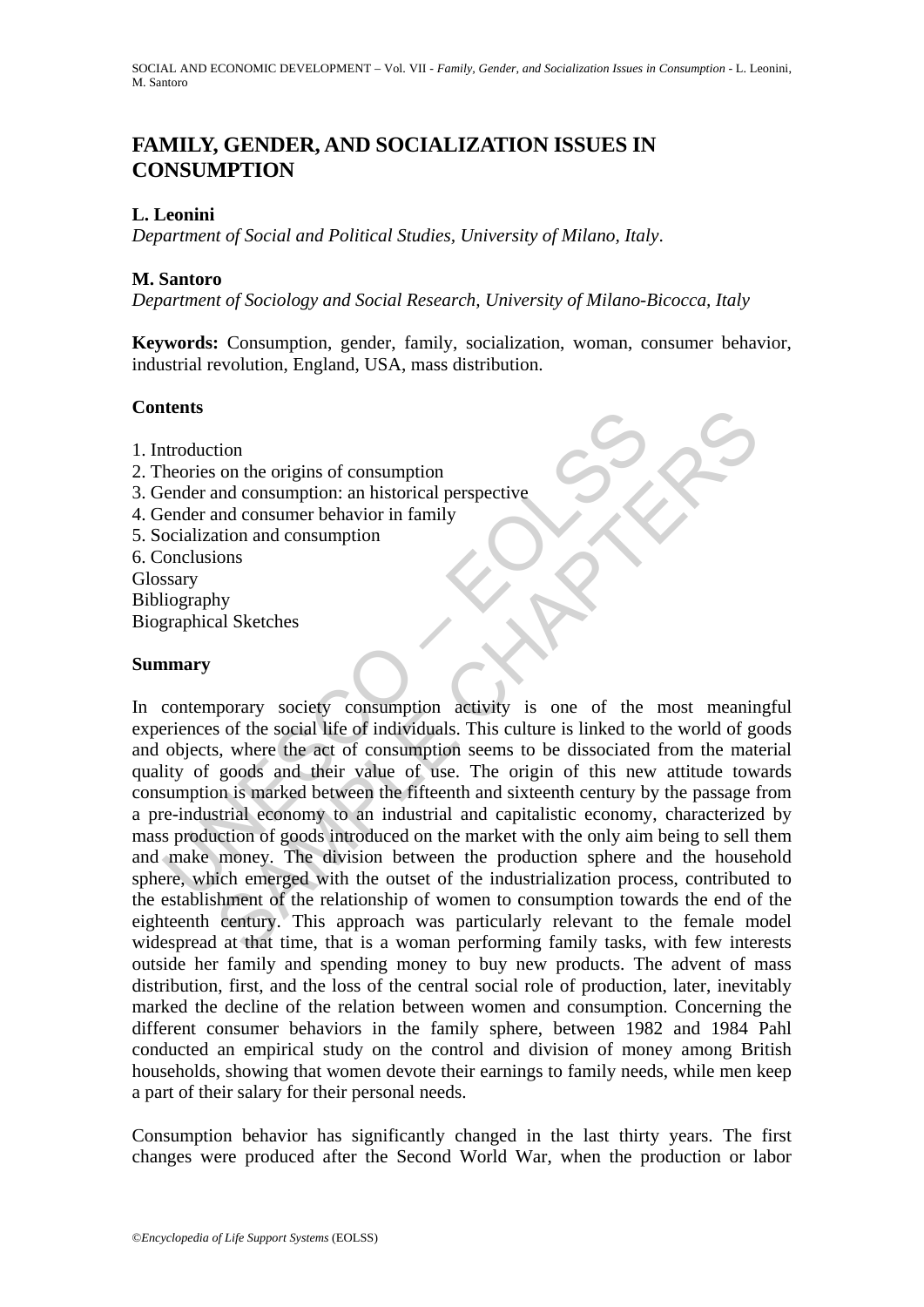spheres start to lose their central role to leave space for a variety of social spheres. The distinctive trait of contemporary consumers is the unwillingness to be typecast and the acceptance of lifestyles that, by definition, are more dynamic and spread to large sections of the population.

## **1. Introduction**

Consumption behaviors, as acts related to the exchange of goods, are present in almost all human cultures and in almost all human civilizations. Nowadays consumption is an element defining the Western world culture. This culture is more and more material and linked to the world of goods and objects, where the act of consumption seems to be dissociated from the material quality of goods and their value of use, to become a "symbolic act", that is an act through which individuals use the system of objects as carrier of culturally given meanings to communicate their position within a social world and to assert their identity.

The decline of the feudal society, the establishment of industrial production and then mass production and distribution are the fundamental steps that led to the emergence of the new meaning of consumption. In contemporary society consumption activity is one of the most meaningful experiences of individuals' social life. For instance most activities made during leisure-time involve consumer practices. On this subject, George Ritzer said that while production dominated the previous periods, nowadays this supremacy is held by consumer goods and therefore shopping malls have replaced factories as the typical structure of this era.

ier of culturally given meanings to communicate their position wi<br>to assert their identity.<br>decline of the feudal society, the establishment of industrial pr<br>so production and distribution are the fundamental steps that le ulturally given meanings to communicate their position within a social welturally given meanings to communicate their position within a social welt their identity.<br>
e of the feudal society, the establishment of industrial To understand the development of consumption practices it is necessary to go over the various steps of the industrial revolution which started in England in the eighteenth century and in little more than two centuries imposed the materialistic consumption patterns still existing today. Therefore in the following pages we try, first of all, to focus on the origin of the consumer society through a theoretical picture developed by some social historians. Second, we consider gender differences in consumption behavior. The division between the production sphere and the household sphere—that can be translated into a separation between the public and private spheres—which emerged with the outset of the industrialization process and the final decline of the household as a production unit, contributed to the establishment of the relationship of women to consumption. This approach was particularly relevant to the female model widespread in pre-industrial times, that is a woman performing family tasks, with few interests outside her family and spending little money on new products.

The advent of mass distribution, first, and later the loss of the central social role of production, inevitably marked the decline of the relation between women and consumption. To this must be added the transformations in the representations of masculinity and femininity. Their traits became less distinctive and more similar, to the extent that it was difficult to base gender differentiations on consumption. In short, if it is difficult to think of exclusively male or female modes of consumption; it is also impossible not to consider that there are specific differentiation codes according to which objects are devoted to male or female consumption. Pat Kirkahm pointed out that gender differentiation in objects is centred on the object's color and shape. Several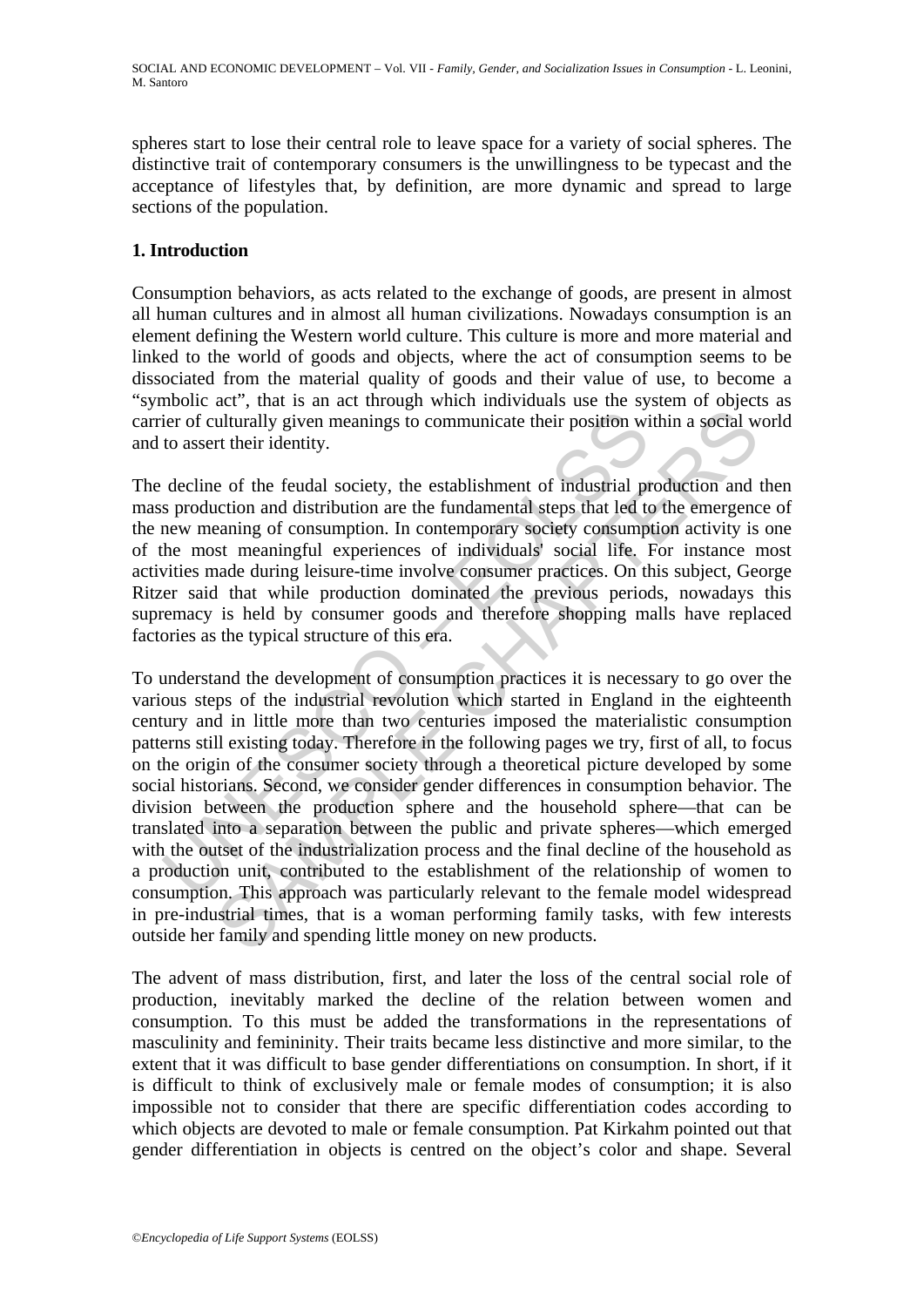conventions linked to gender have been recently applied. For instance, the binary opposition implicit in pink for a little girl and blue for a boy was only established in the 1930s; babies and parents managed perfectly well without such color coding before then.

When talking about consumption and gender differences one cannot avoid considering different consumer behaviors in the family sphere. Unlike what stressed the opposition between women and consumption, research by Pahl in Britain in the eighities of the last century, showed that women devote their earnings to family needs. Conversely men keep a part of their salary for their personal needs and sometimes, if women do not have a source of personal income, this choice can create difficulties for the family budget. Even more recent data show that women have different pattern of consumption and, above all, different priorities when compared with men: they demonstrate greater concern for family welfare, for children needs, and they spend for themselves only when the needs of the other family members are satisfied. Men seem to have more individualistic attitudes toward consumption.

cern for family welfare, for children needs, and they spend for the needs of the other family members are satisfied. Men swidualistic attitudes toward consumption.<br>
Illy, we want to face the transformations of the socializ Finally, we want to face the transformations of the socialization process related to consumption. The loss of importance of the production sphere, both at social and personal level, and the establishment of several areas of self-actualization, amd the increase in the number of lifestyles put at stake the model that considered consumption as an instrument of social status achievement. Nowadays consumption practices hide more complex decision-making patterns which involve self-actualization reasons, the establishment of one's own identity up to the solution of the anxieties which characterize post-modern man.

#### **2. Theories on the origins of consumption**

The minitary welfare, for children needs, and they spend for themselves or family welfare, for children needs, and they spend for themselves meeds of the other family members are satisfied. Men seen to have needs of the ot Historians coined the term "commercial revolution" for that period of transformation in commerce, between the fifteenth and sixteenth century, which became essential for the establishment of a consumption culture similar to the present one. This period was characterized by a series of new and previously unknown products introduced to the European markets due to the progress made in transportation and the development of trade with other continents. According to Chandra Mukerji, the commercial expansion at international level was responsible for the new material goods culture in Western Europe that still conditions our consumption behavior. The origin of this new attitude towards consumption is marked by the passage from a pre-industrial economy oriented at self consumption by manufacturers, to an industrial and capitalistic economy, characterized by mass production of goods introduced on the market with the only aim being to sell them.

Fernand Braudel places the establishment of a consumption culture—the leading element of the tremendous economic development that European countries experienced in the last few centuries—around the Renaissance. Indeed, changes produced in the field of consumption since the Renaissance, apart from developing commerce and production, fostered the emergence of a social culture promoting economic growth by means of personal mobility and attitude to change. To this end, one must not disregard the role played by fashion which pushed people to constantly innovate their clothing,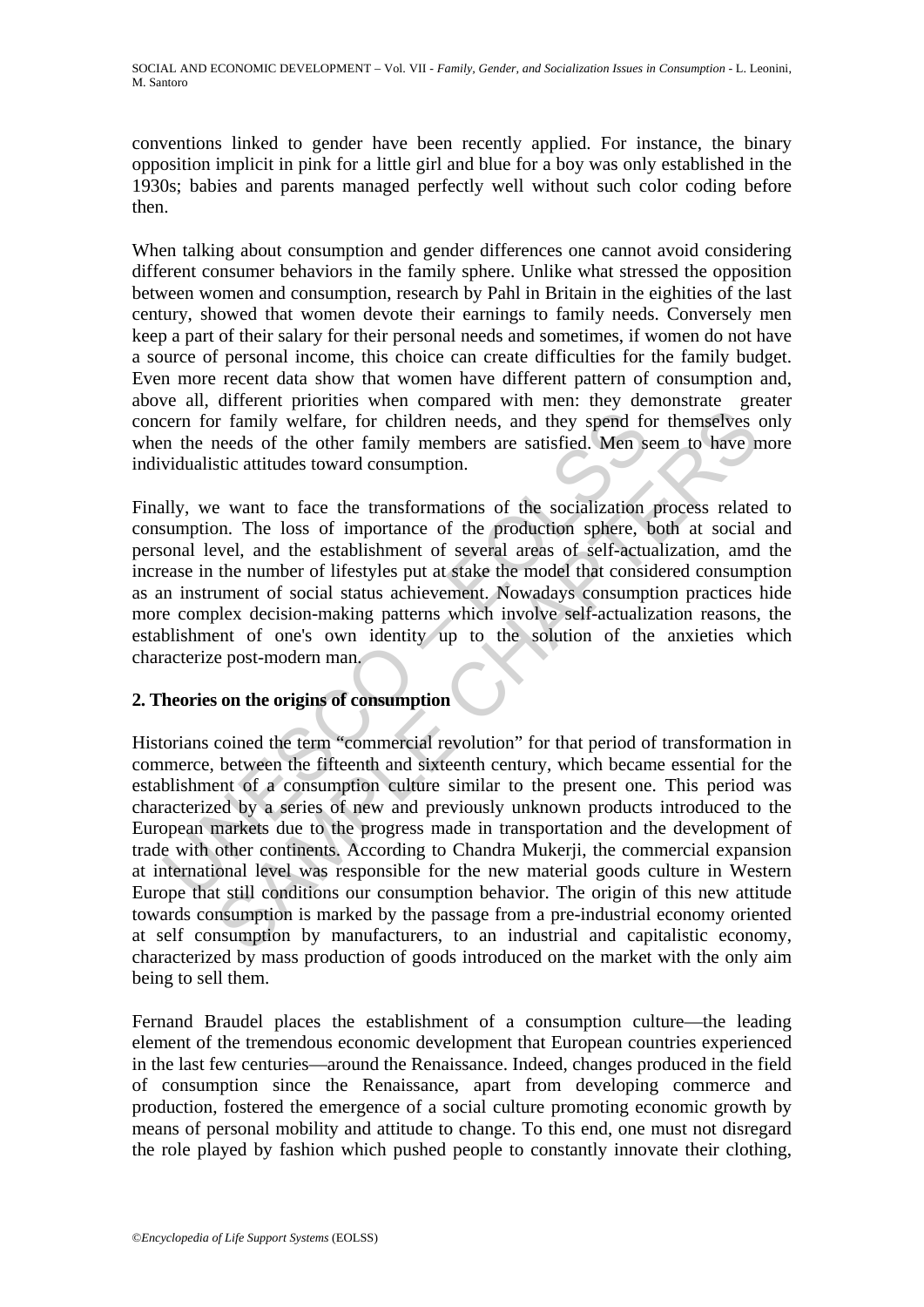food, furnishing and other goods bought for the home. As we will see in the following paragraphs, women were particularly involved in the consumer acts produced by these innovations.

Braudel and Mukerji also pointed out the importance of the consumption of luxury goods by rich men in Italy in the fourteenth century. The predilection for such goods was functional, to reflect their rank and power. At the social level, the importance of this consumption mode lies in its subsequent diffusion among other strata of population. Unlike these two authors, Grant McCracken attributes the outset of the new material goods culture in England to the court of Queen Elizabeth I, that is in the second half of the 16th century. The order to leave their homes and move to the Court, given by the Queen to the aristocrats, triggered competitive consumer behavior. So as not to go unnoticed in front of the Queen, these aristocrats were forced to flourish more and more luxurious clothes and jewels. The most important point of McCracken's analysis is that he pointed out how the consumption of luxury goods by aristocrats turned from a practice aimed at assessing individual prestige and reputation of the family to an activity of buying goods for themselves in order to claim their personality in the society. Consumption became a behavior no longer aimed at acquiring goods to keep and to hand down to the next generation to stress the family honor, but at possessing new fashionable products.

irious clothes and jewels. The most important point of McCrack<br>pointed out how the consumption of luxury goods by aristocr<br>tice aimed at assessing individual prestige and reputation of the fa<br>buying goods for themselves in Clothes and jewels. The most important point of McCracken's analysis is<br>cout how the consumption of luxury goods by aristocrats unred from<br>end at assessing individual prestige and reputation of the family to an action<br>goo As a matter of fact, the material goods culture, on which the consumer world is based, developed in the seventeenth century with the first industrial revolution. According to McKendrick, Bruner and Plumb in "The Birth of a Consumer Society", the birth of this type of culture has to be traced back to solely economic reasons. In fact, according to these authors, the consumer society developed in particular in eighteenth century England with the acceleration of the industrialization process. As a consequence, consumption acts were extended to large masses of people that for the first time had to chose autonomously products to buy, disregarding constraints imposed by the tradition. According to these authors, the thesis of the birth of a new consumer culture would be supported by the emergence of a new social subject—the company—which, by means of new marketing tools and advertising, significantly contributed to the establishment of large-scale consumption patterns, no longer confined to a local area.

A further element witnessing the emergence of a consumeristic culture is the extension of consumption activity to women. As a matter of fact in this historical period women start to work and to have an autonomous disposable income which allows them to buy industrially those goods that previously they made at home (e.g. clothes, garments, curtains).

The establishment of a consumer culture was aided by the growth and spread of values favorable to consumption within the society; for instance the idea developed from the 1870s that the desire for luxury and material goods contributed to common well-being. In the early eighteenth century merchantilistic thinkers contributed to feed the propensity to consume luxury goods. They stressed that the luxury trades were an impetus to the accumulation of national wealth. This stance marked the final decline of a medieval view of consumption—a means by which the monarch and rich aristocrats defined their power and their status. With the shift to laissez-faire ideology,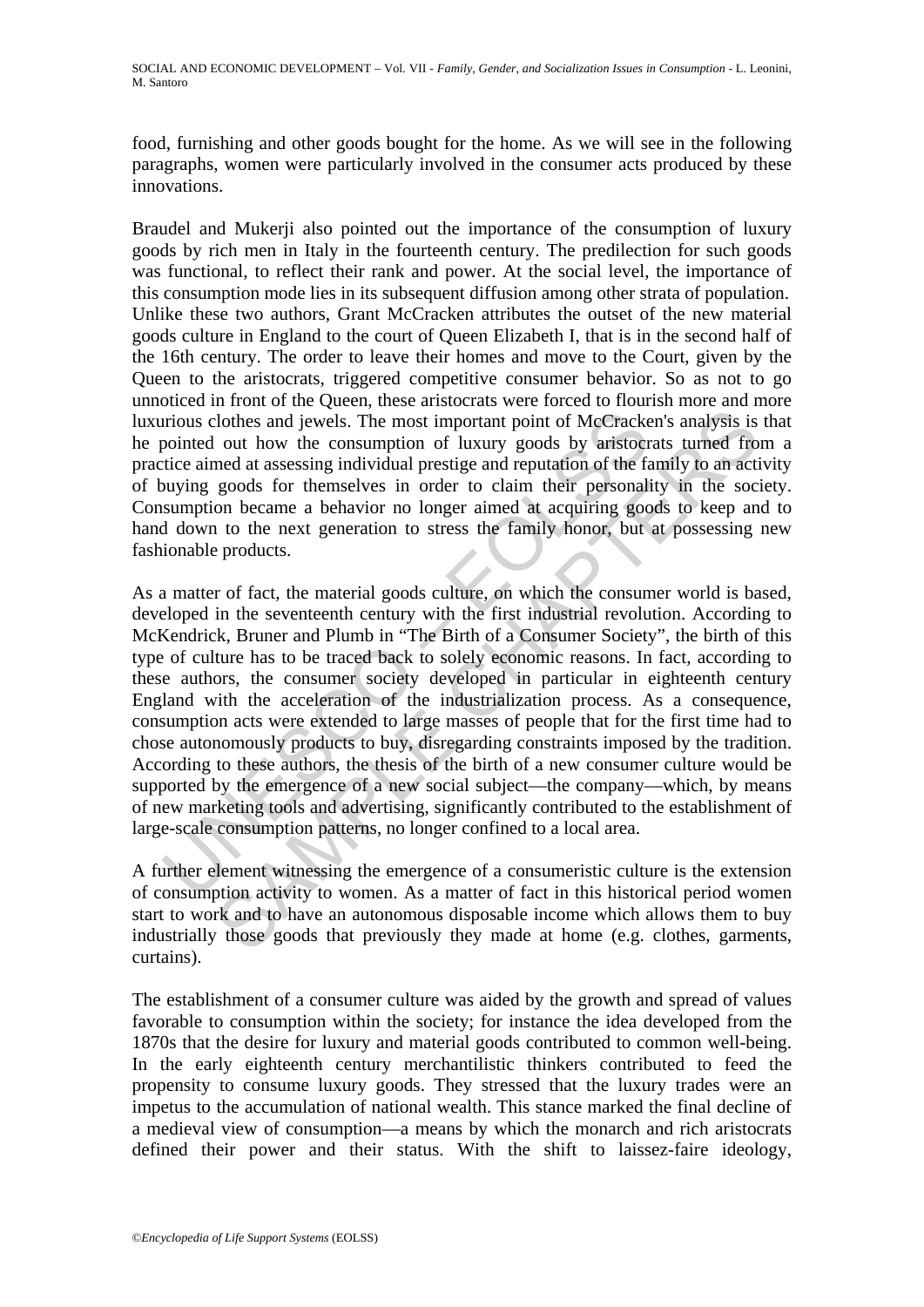consumption stood at the heart of modern market society being the sole end and purpose of all production. Adam Smith in "The Wealth of Nations" writes that consumption is the sole end and purpose of all production and that consumption should never take care of the manufacturer's interest unless this is necessary to promote the consumer's interest. A few years later, in **"**On the Principles of Political Economy, and Taxation" David Ricardo expressed a similar concept: no one produces unless he wants to consume or to sell and no one sells if he intends to buy some other goods that are immediately useful or can contribute to future production.

In his "Luxury and capitalism" Werner Sombart based his analysis on the birth of consumer culture on the importance of the use of luxury goods by aristocrats. In the first stage of capitalism, that he defined as "early capitalism" (between 1200 and 1700), the consumption of luxury goods was an important expedient for the development of capitalism because it guaranteed prosperity to companies specialized in the production of such goods. At this stage consumption was an exclusive prerogative of aristocrats, although it soon became a model to be followed by the ascending bourgeoisie.

In the second stage of capitalism development, the "mature capitalism", which prevailed from the nineteenth century, taste and refinement, which had characterized consumption in the aristocratic society, were sacrificed to the quantity of goods on the market. Consumption becomes mass consumption, with a lower aesthetic quality, aimed at meeting the consumer needs of the bourgeoisie, which had definitely established itself.

talism because it guaranteed prosperity to companies specialized<br>uch goods. At this stage consumption was an exclusive preroga<br>ough it soon became a model to be followed by the ascending bou<br>ne second stage of capitalism d because it guaranteed prosperity to companies specialized in the produce because it guaranteed prosperity to companies specialized in the produce ods. At this stage consumption was an exclusive prerogative of aristoc soon In tracing back the steps of the origin and development of structural and cultural aspects of the industrial society, Colin Campbell recognizes the existence of a logic within consumption which differs from the production logic. The consumer society, born in eighteenth-century England, is characterized by the prevailing desire to consume, which leads people to conspicuous consumption of goods. By investigating the historical genesis of the desire for goods, Campbell speaks of a true "ethic of consumption". The never-ending desire to consume is the result of the establishment of a romantic idea of consumption aimed at personal reward and oriented at the search for pleasure. According to Campbell, Romanticism would have fostered the outset of modern consumerism and in the two following centuries would have given new impulse to consumption dynamics.

> TO ACCESS ALL THE **15 PAGES** OF THIS CHAPTER, Visit[: http://www.eolss.net/Eolss-sampleAllChapter.aspx](https://www.eolss.net/ebooklib/sc_cart.aspx?File=E1-20-05-04)

#### **Bibliography**

- - -

Andrews M. and Talbot M. M. (eds.) (2000). All the World and her Husband. Women in Twentieth-Century Consumer Culture, 278 pp. London, New York: Cassell. [This text presents various contributions on the development of gender differences linked to consumption].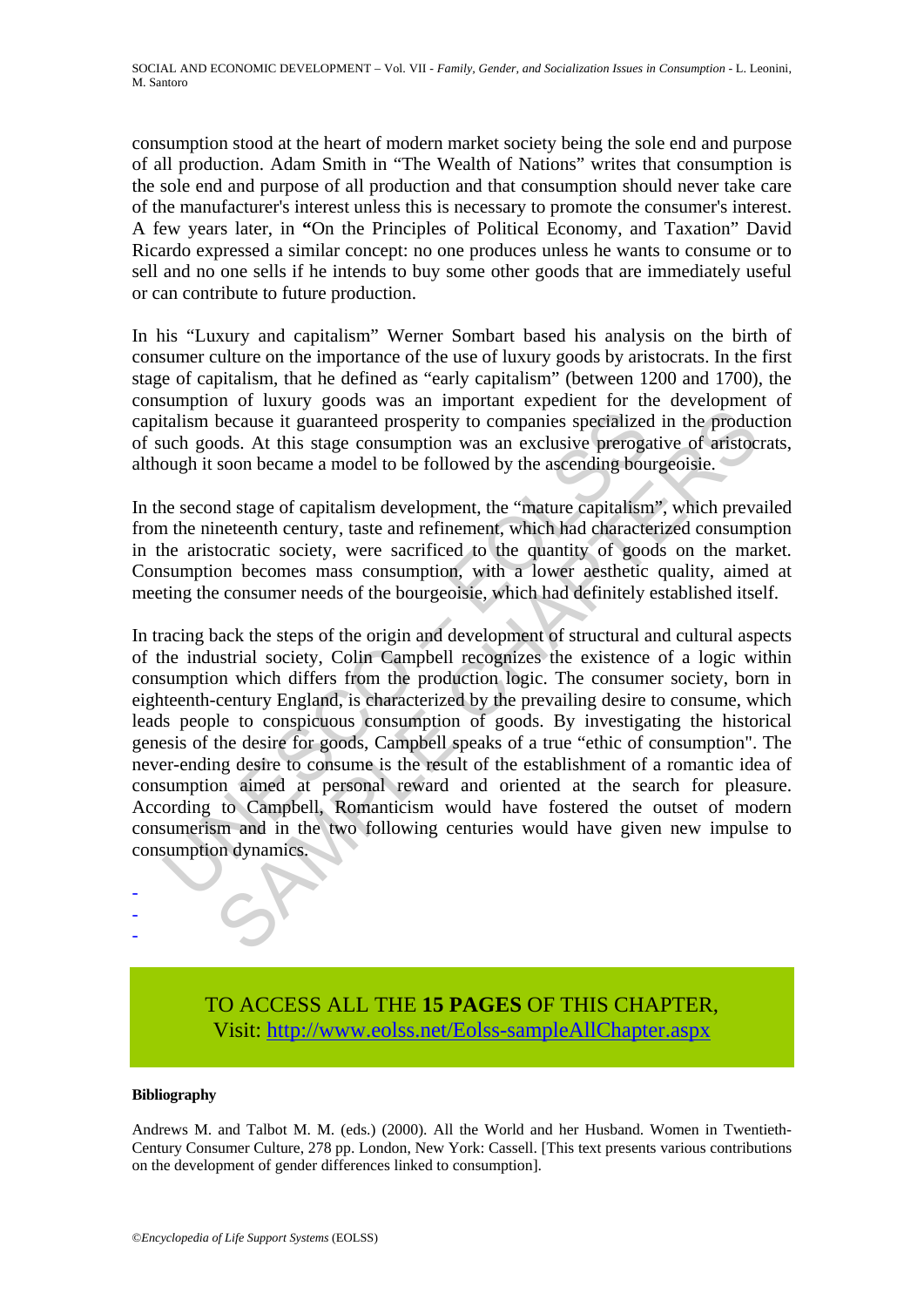Braudel F. (1979). Civilisation materielle, economie et capitalisme, XV-XVIII siecle, vol. I, Les structures du quotidien: le possible et l'impossible, 543 pp. Paris: Colin. [This text analyses the history of French economy between the fifteenth and eighteenth century, with particular reference to the consequences that the birth of capitalism had on people's lifestyle].

Bruce J. and Dwyer D. (eds.) (1988). A Home Divided: Women and Income in the Third World, 289 pp. Stanford: Stanford University Press. [This text contains twelve studies on countries from different continents which provide a cogent analysis of household structure dynamics and women's bargaining context].

Costa J. (ed.) (1994). Gender Issues and Consumer Behavior, 235 pp. London: Sage. [This book analyses, by means of various contributions, the female universe by considering gender differences in advertising, the relation with food, in the family and in consumption].

De Grazia V. and Furlough E. (eds.) (1996). The Sex of Things. Gender and Consumption in Historical Perspective, 433 pp. London, Berkeley and Los Angeles: University of California Press. [This book provides an exhaustive historical outlook on the evolution of gender differences in consumption].

Dubois, B. (1994). Comprendre le consommateur, 261 pp. Paris: Dalloz. [This book analyses studies on consumer behavior and offers alternative or original stances on the reasons behind the consumption acts].

Firat A.F. (1991). Consumption and Gender: Transcending the Feminine?, in J. Costa (ed.). Gender Issues and Consumer Behavior, 205-228 pp. London: Sage. [This essay focuses on gender differences in consumption behavior through an historical excursus of their evolution].

KirKham, P. (ed.) (1996). The Gendered Object, 226 pp. Manchester: Manchester University Press. [This book shows the transformations in gender relations through the symbolic value of objects in history].

bis, B. (1994). Comprendre le consommateur, 261 pp. Paris: Dalloz. (This bottlement behavior and offers alternative or original stances on the reasons behind A.F. (1991). Consumption and Gender: Transcending the Feminine?, 1994). Comprendre le consommateur, 261 pp. Paris: Dalloz. (This book analyses studia<br>avior and offers alternative or original stances on the reasons behind the consumption a<br>avior and offers alternative or original stances Lubar S. (1998). Men/Women/Production/Consumption, in R. Horowitz and A. Mohun (eds). His and Hers, Gender, Consumption and Technology, Charlottesville: University Press of Virginia, pp. 303-330. [This essay analyses three subjects: the history of consumption and production, and their concomitant gendering, the role of gender in the way technology has been defined and new areas for further work].

Lunt P. and Livingstone S. (1992). Mass Consumption and Personal Identity: Everyday Economic Experience, 204 pp. Buckingham: Open University Press. [The book considers the relationship between economic and psychological accounts of risk and the ways that people manage risk through saving and investment].

MacDonald M. (1995). Representing Women, Myths of Femininity in the Popular Media, 255 pp. London, New York: Arnold. [This book examines continuities and changes in dominant myths of femininity, especially in the transition from the modern to the postmodern period].

McCracken G. (1988). Culture and consumption : new approaches to the symbolic character of consumer goods and activities, 174 pp. Bloomington: Indiana University Press. [This book provides an interesting philosophical concept/underpinning that allows insight into the meaning behind the material world].

Mukerij C. (1983). From Graven Images: Pattern of Modern Materialist, pp. New York: Columbia University Press. [This book seeks to indicate how printed pictures came to be a source of the new differentiation of elite from mass culture]

Pahl J. (1998). Sbarcare il lunario: le coppie sposate e il denaro in S. Piccone Stella and C. Saraceno (eds.). Genere. La costruzione sociale del femminile e del maschile. 157-171. Bologna: Il Mulino. [This essay describes the results of a research on consumption and savings among married couples and the gender differences that were found].

Sombart W. (1967). Luxury and capitalism, 200 pp. Ann Arbor: University of Michigan Press

#### **Biographical Sketches**

**Luisa Leonini** is professor of sociology at Milan State University, Italy. She is chair of the M A in Communication and Society at the Faculty of Political Science. Professor Leonini's research and teaching interests are focoused in a number of areas. One is consumption with particoular interest in gender and sub-cultural differences in patterns of consumption and life styles. A second area of interest is the globalization of markets and the consequences on individuals everyday life in contemporary multiethnic